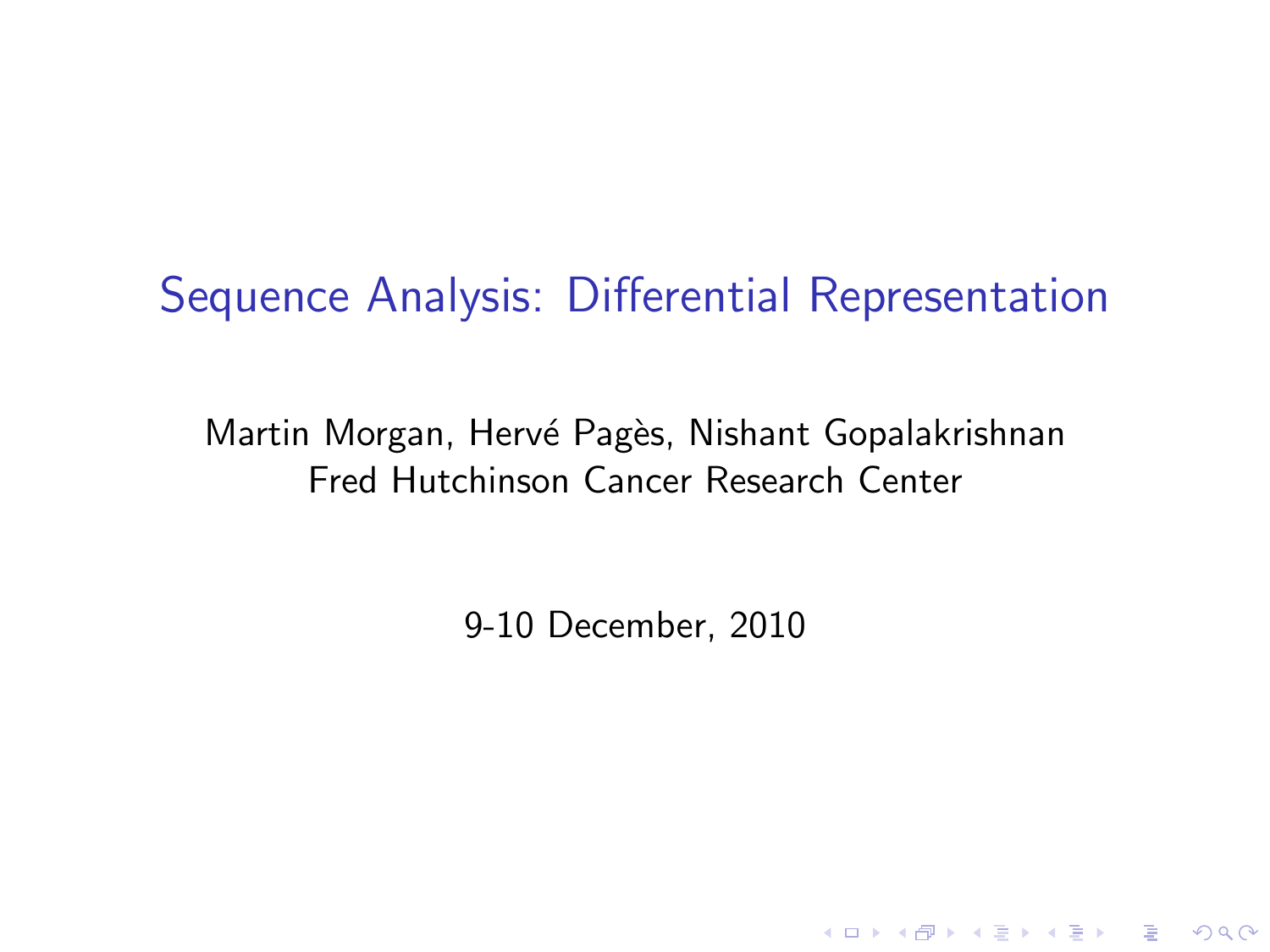#### [Sequence Analysis](#page-2-0)

[Work Flows](#page-2-0) [Example data](#page-5-0) [Differential Representation](#page-7-0)

K ロ ▶ K 레 ▶ K 코 ▶ K 코 ▶ 『코 │ ◆ 9 Q Q ↓

#### [Subsequent Analysis](#page-10-0)

[Lab activity](#page-11-0) [References](#page-12-0)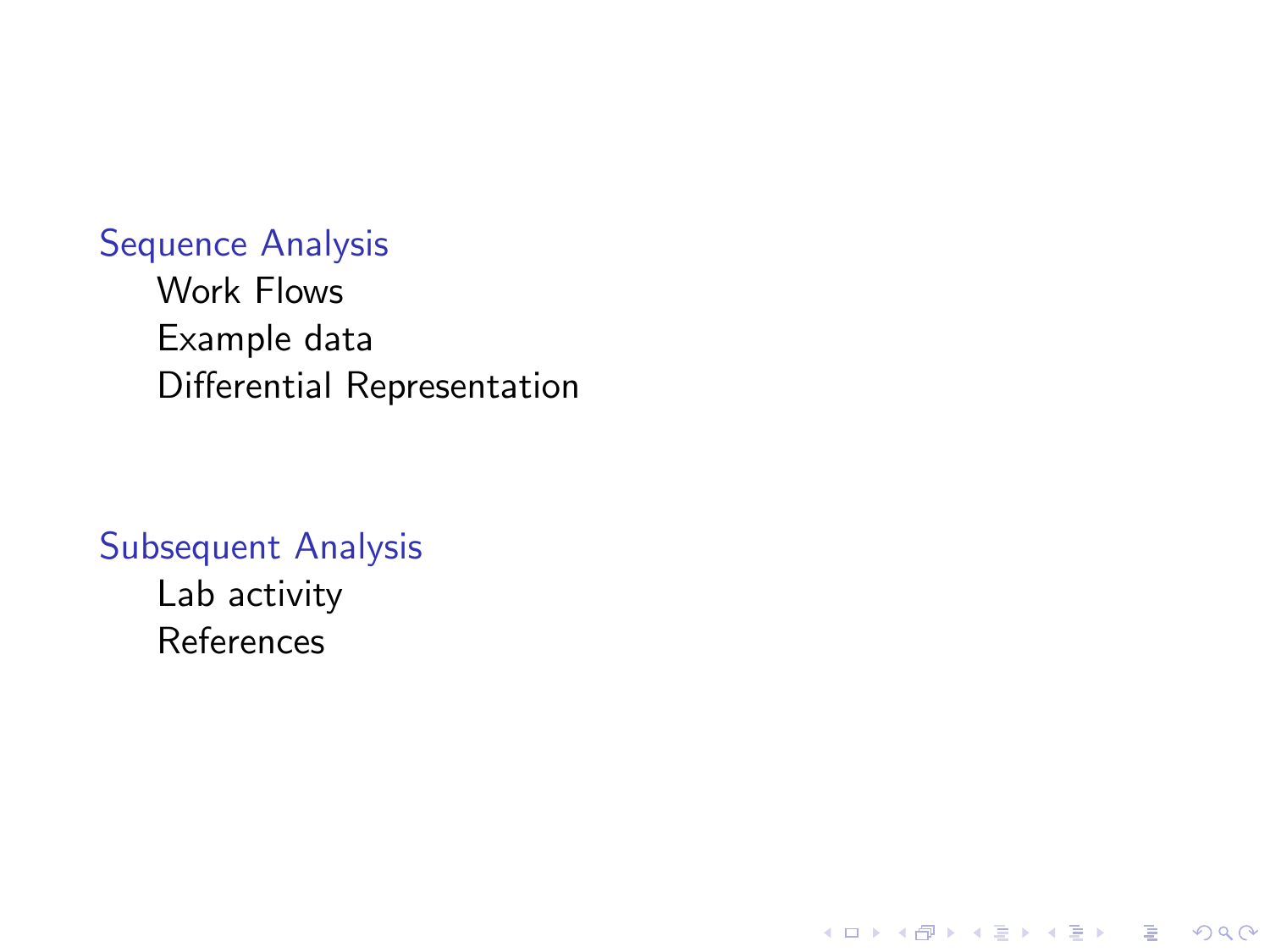## Work Flows: Differential Representation

Prior to analysis

- $\triangleright$  Biological experimental design treatments, replication, etc.
- $\triangleright$  Sequencing preparation library preparation, manufacturer protocol, etc.

Analysis

- 1. Pre-processing (sequencing, alignment, quality assessment)
- 2. Count, e.g., reads per transcript ChIP-seq; RNA-seq; novel transcript identification; microbiome; . . .
- 3. Differential representation
- 4. Annotation
- 5. . . .

<span id="page-2-0"></span><http://bioconductor.org/workflows> for common analyses.

4 0 > 4 4 + 4 = + 4 = + = + + 0 4 0 +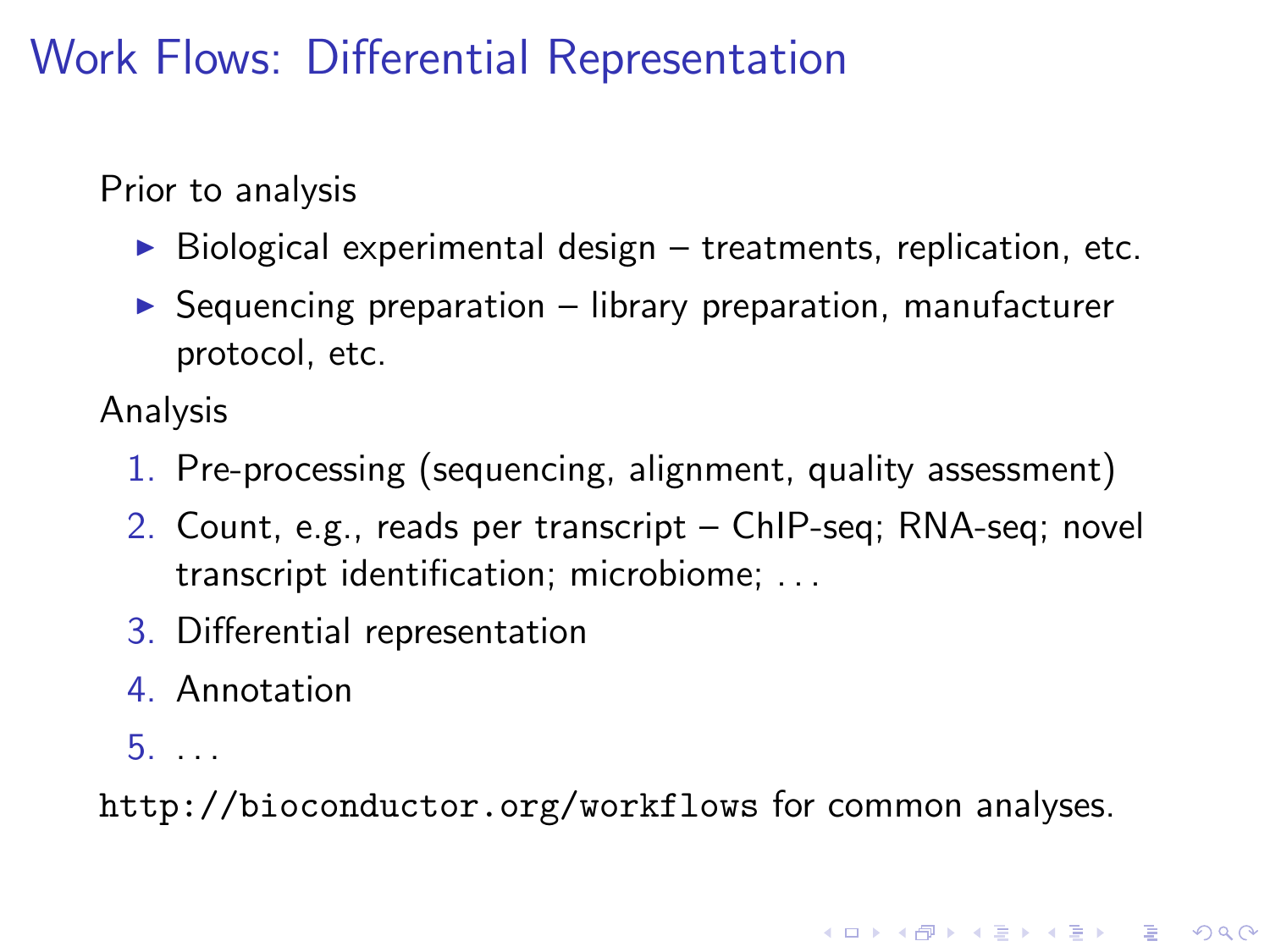# Third-party tools

- $\blacktriangleright$  Primary data generation.
- $\blacktriangleright$  Aligners
	- $\triangleright$  Differing in alignment flexibility (e.g., mismatches vs. indels); error models (e.g., SOLiD homopolymers); performance
	- $\triangleright$  [Bowtie](http://bowtie-bio.sourceforge.net/), [BWA](http://bio-bwa.sourceforge.net/), [SSAHA2](http://www.sanger.ac.uk/resources/software/ssaha2/), ...
- $\blacktriangleright$  Domain-specific
	- $\blacktriangleright$  ChIP-seq:  $MACS$ ; ...
	- ▶ RNA-seq: [GSNAP](http://research-pub.gene.com/gmap/), TopHat (alignment); Cufflinks (isoform assembly),  $\dots$

**KORKARYKERKER POLO** 

- $\blacktriangleright$  Variants: [samtools](http://samtools.sourceforge.net/), ...
- $\blacktriangleright$  Microbiome: ?
- ▶ Comprehensive: [GATK](http://www.broadinstitute.org/gsa/wiki/index.php/The_Genome_Analysis_Toolkit); [BioPerl](http://www.bioperl.org/), [Biopython](http://biopython.org/), HTSea

 $\blacktriangleright$  [SeqAnswers](http://seqanswers.com/wiki/Special:BrowseData)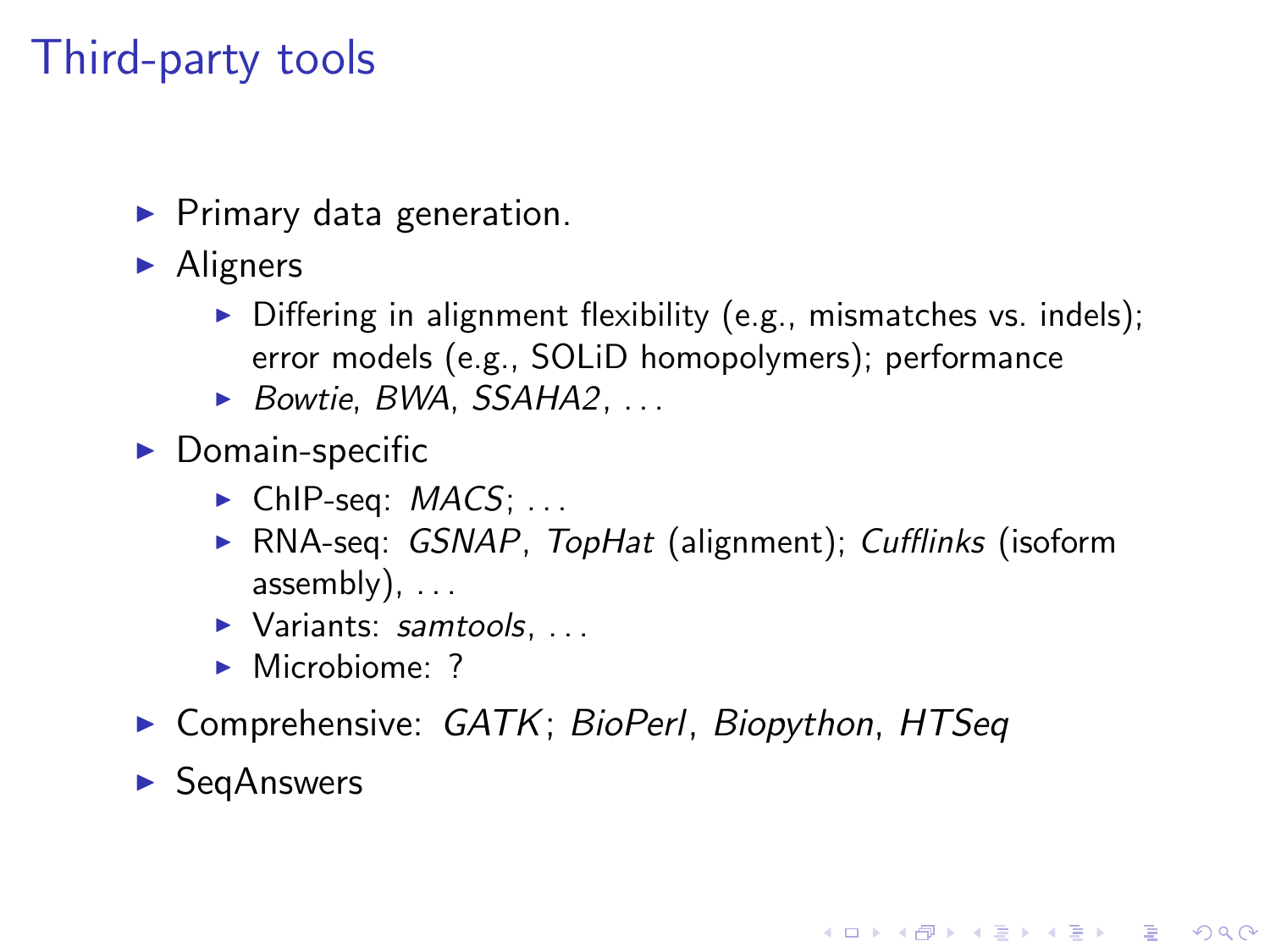### Bioconductor entry points

- $\blacktriangleright$  Quality assessment.
- $\triangleright$  Preliminary read processing, e.g., demultiplexing, remediation
- ▶ Specialized alignment, e.g., matchPDict in [Biostrings](http://bioconductor.org/packages/release/bioc/html/Biostrings.html).
- $\triangleright$  'Upstream' domain-specific work flows, e.g., ChIP-seq peak calling ([chipseq](http://bioconductor.org/packages/release/bioc/html/chipseq.html)), RNA-seq reads per transcript ([GenomicRanges](http://bioconductor.org/packages/release/bioc/html/GenomicRanges.html) / [IRanges](http://bioconductor.org/packages/release/bioc/html/IRanges.html) / . . . )
- $\triangleright$  Statistical analysis of designed experiments, e.g., [edgeR](http://bioconductor.org/packages/release/bioc/html/edgeR.html), [DESeq](http://bioconductor.org/packages/release/bioc/html/DESeq.html)
- $\triangleright$  Specialized analysis, e.g., microbiome sequence processing and ecological analysis (vegan, ape, . . . )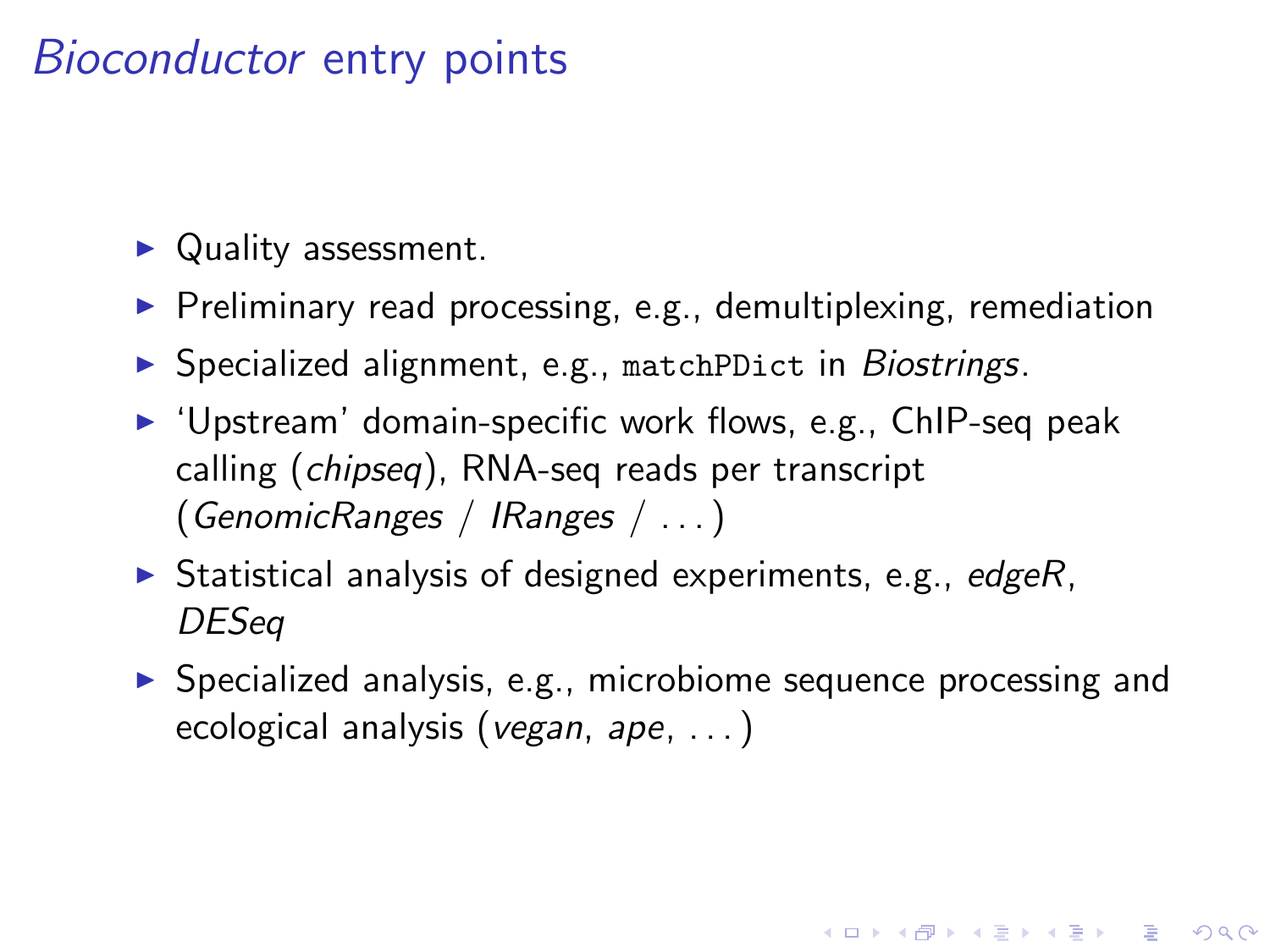#### Example Data

Nagalakshmi et al., 2008. The transcriptional landscape of the yeast genome defined by RNA sequencing, Science 320: 1344–1349.

- ▶ Original 'RNA-seq' experiment
- $\triangleright$  Two different primers to generate DNA from poly(A) RNA: RH Random hexamer dT oligo(dT)
- $\triangleright$  Biological and technical replicates
- <span id="page-5-0"></span>Illumina GAI – relatively small number ( $<$ 5 million / lane) of short (33bp) reads; poor trailing base quality.

**KORKARYKERKER POLO**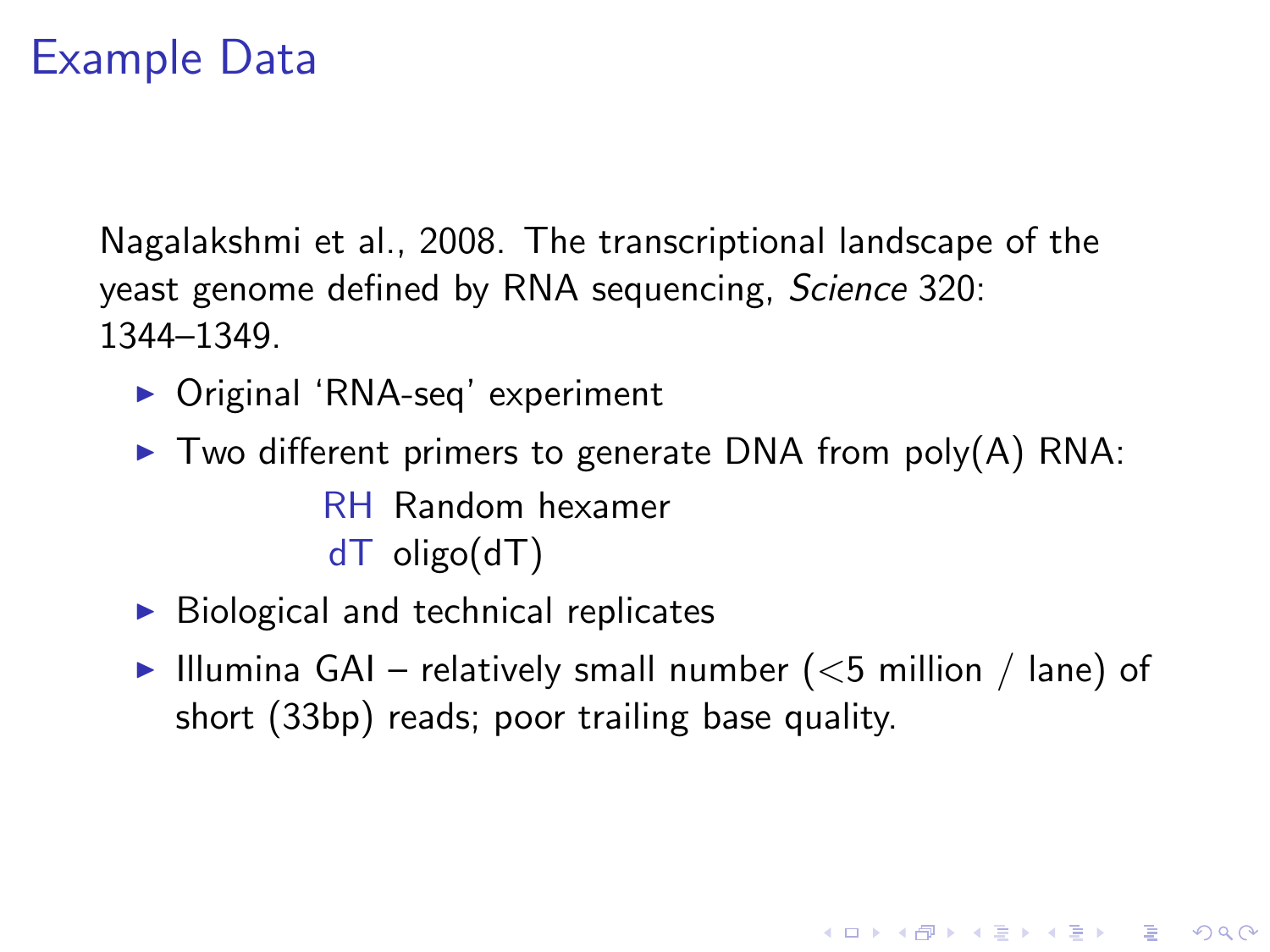## Counting Reads

▶ Retrieve results from SRA, reference sequence from UCSC.

**KOD KAD KED KED DRA** 

- $\blacktriangleright$  Align to reference using BWA
- $\triangleright$  Use [GenomicFeatures](http://bioconductor.org/packages/release/bioc/html/GenomicFeatures.html) to identify exons
- $\blacktriangleright$  IRanges:: countOverlaps to count reads
- ▶ See browseVignette("SeattleIntro2010")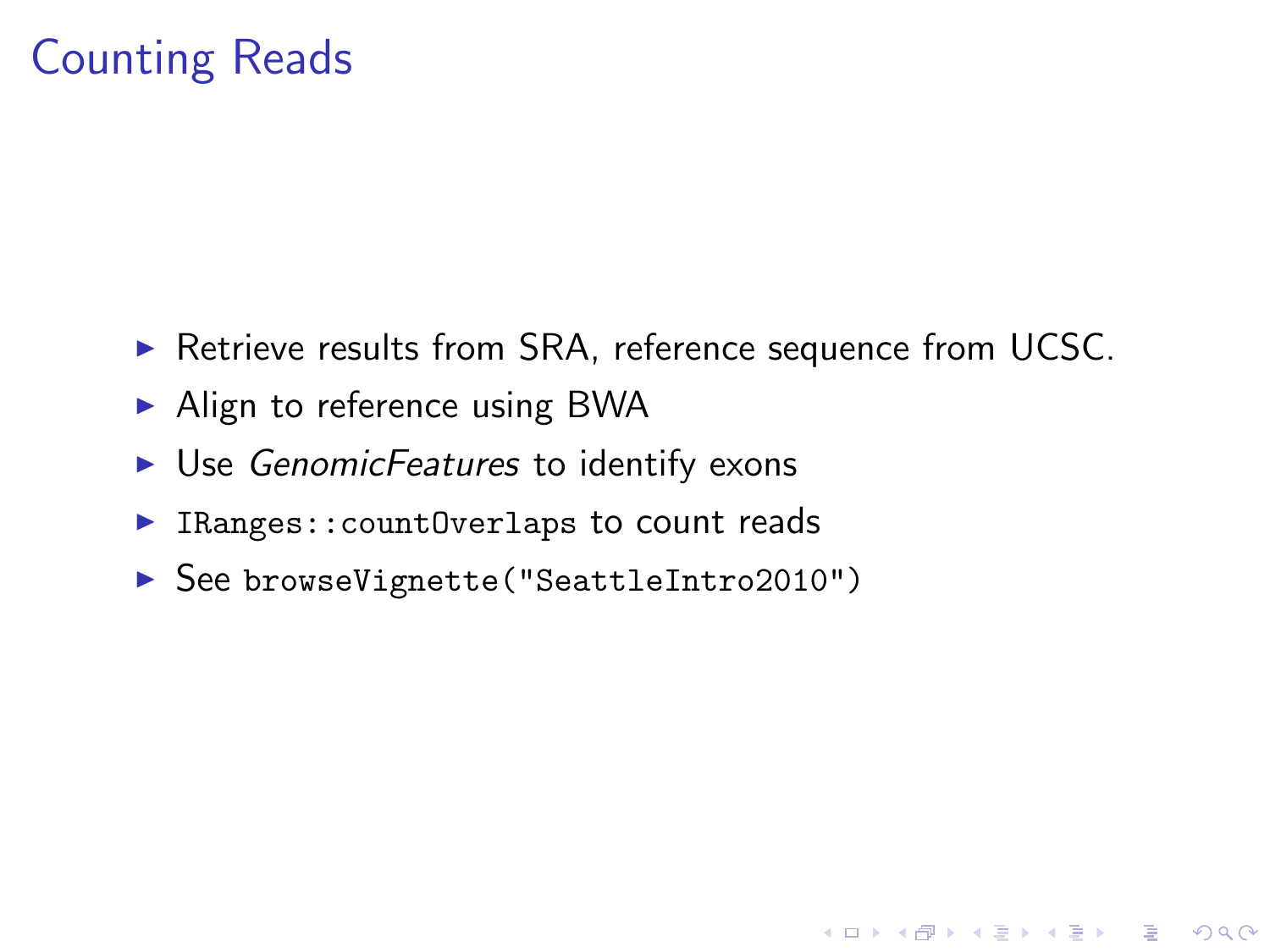## Bioconductor Solutions

Data

- $\triangleright$  Matrix (transcript  $\times$  samples) of counts (caution: no special treatment of overlapping transcripts!)
- $\triangleright$  Designed experiment random hexamer vs. oligo(dT)

[edgeR](http://bioconductor.org/packages/release/bioc/html/edgeR.html) [\[3\]](#page-12-1)

- ▶ Negative binomial error model (originally: (over-dispersed Poisson).
- $\blacktriangleright$  Empirical Bayes to moderate over-dispersion.
- Recently: much more flexible experimental design  $-$  negative binomial GLM – glmFit

4 0 > 4 4 + 4 = + 4 = + = + + 0 4 0 +

[DESeq](http://bioconductor.org/packages/release/bioc/html/DESeq.html) [\[1\]](#page-12-2)

- $\blacktriangleright$  Negative binomial error model
- <span id="page-7-0"></span> $\triangleright$  Variance and mean estimation using local regression.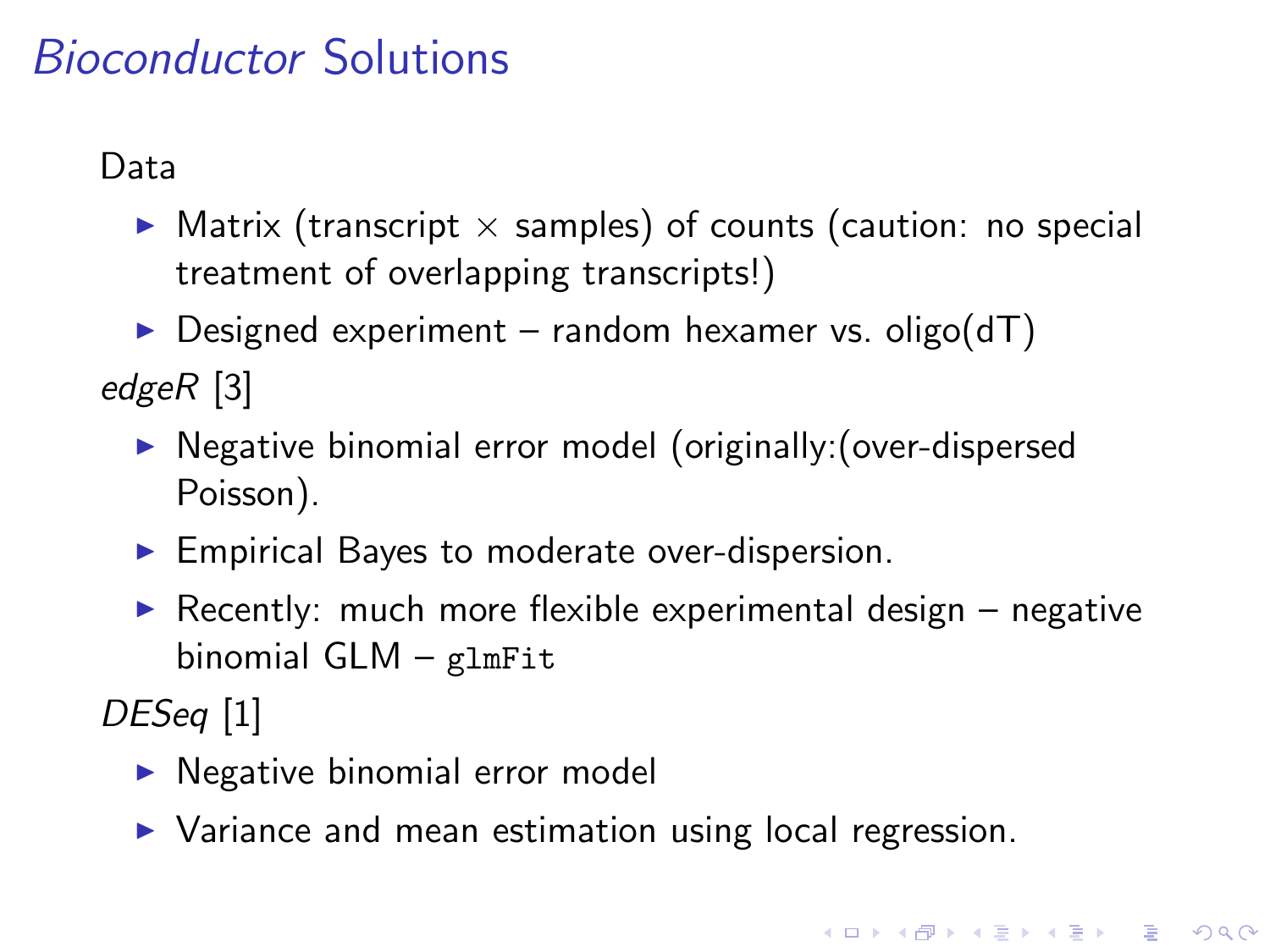### Issues in Analysis

Normalization

- $\triangleright$  Between-sample differences in total count
- $\triangleright$  Within-sample trade-offs in reads per transcript
- $\triangleright$  Approaches: robust estimates via trimmed or geometric mean counts or quantiles (e.g., 75th) per sample

Dispersion: overcoming poor estimates

- $\blacktriangleright$  [edgeR](http://bioconductor.org/packages/release/bioc/html/edgeR.html): empirical Bayes, common dispersion.
- $\triangleright$  [DESeq](http://bioconductor.org/packages/release/bioc/html/DESeq.html): estimate per-gene mean and variance, then robust fit across genes to model mean / variance relationship

**Significance** 

- Exact test (single factor; analogous to Fisher exact test)
- $\triangleright$  GLM likelihood ratio comparison of fitted to reduced model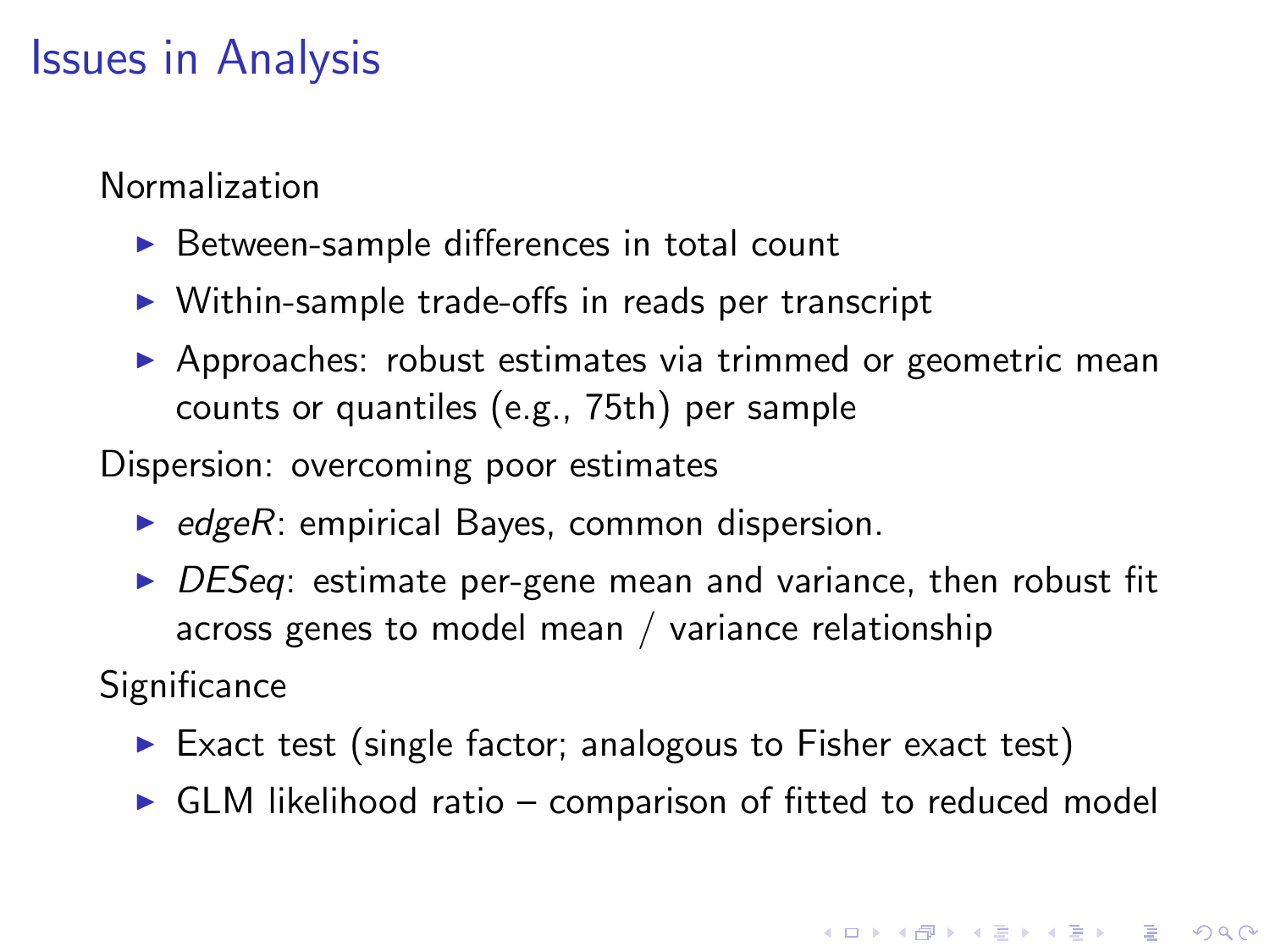#### [DESeq](http://bioconductor.org/packages/release/bioc/html/DESeq.html) in a Nutshell

- > ## counts: matrix of counts
- > ## conditions: vector of treatments, corresponding
- > ## to each column of counts
- > cds <- newCountDataSet(counts, conditions)
- > cds <- estimateSizeFactors(cds)
- > cds <- estimateVarianceFunctions(cds)
- > ## 'top table' of differentially expressed regions
- > res <- nbinomTest(cds, "Condition\_1", "Condition\_2")

**KORKARYKERKER POLO**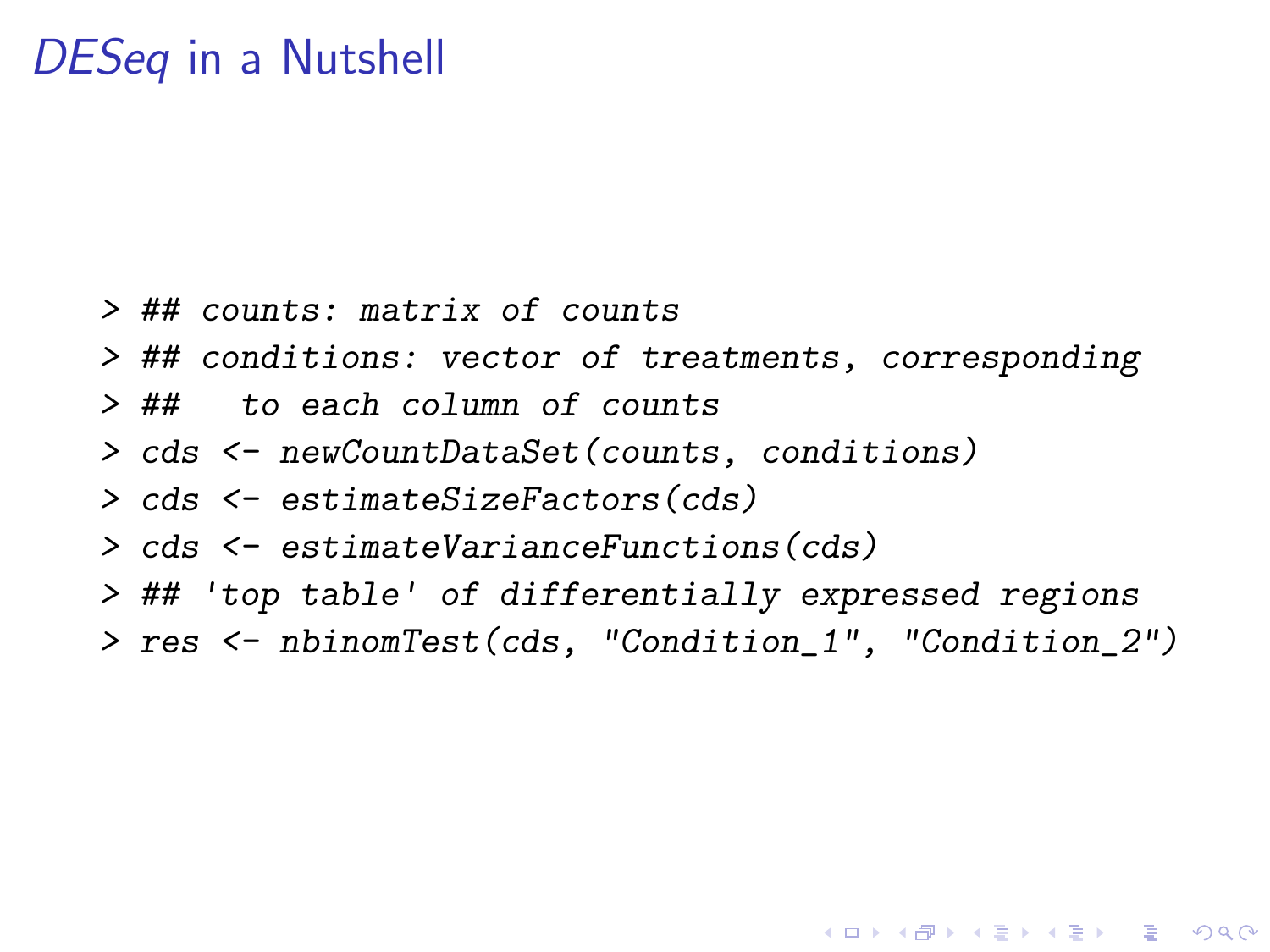## Subsequent analysis

- $\blacktriangleright$  Annotation work flows
- $\triangleright$  Novel domain-specific approaches, e.g., ChIP-seq motif discovery
- $\triangleright$  Standard analyses tailored to sequence data, e.g., [goseq](http://bioconductor.org/packages/release/bioc/html/goseq.html).

<span id="page-10-0"></span> $\blacktriangleright$  Application of microarray-style analyses.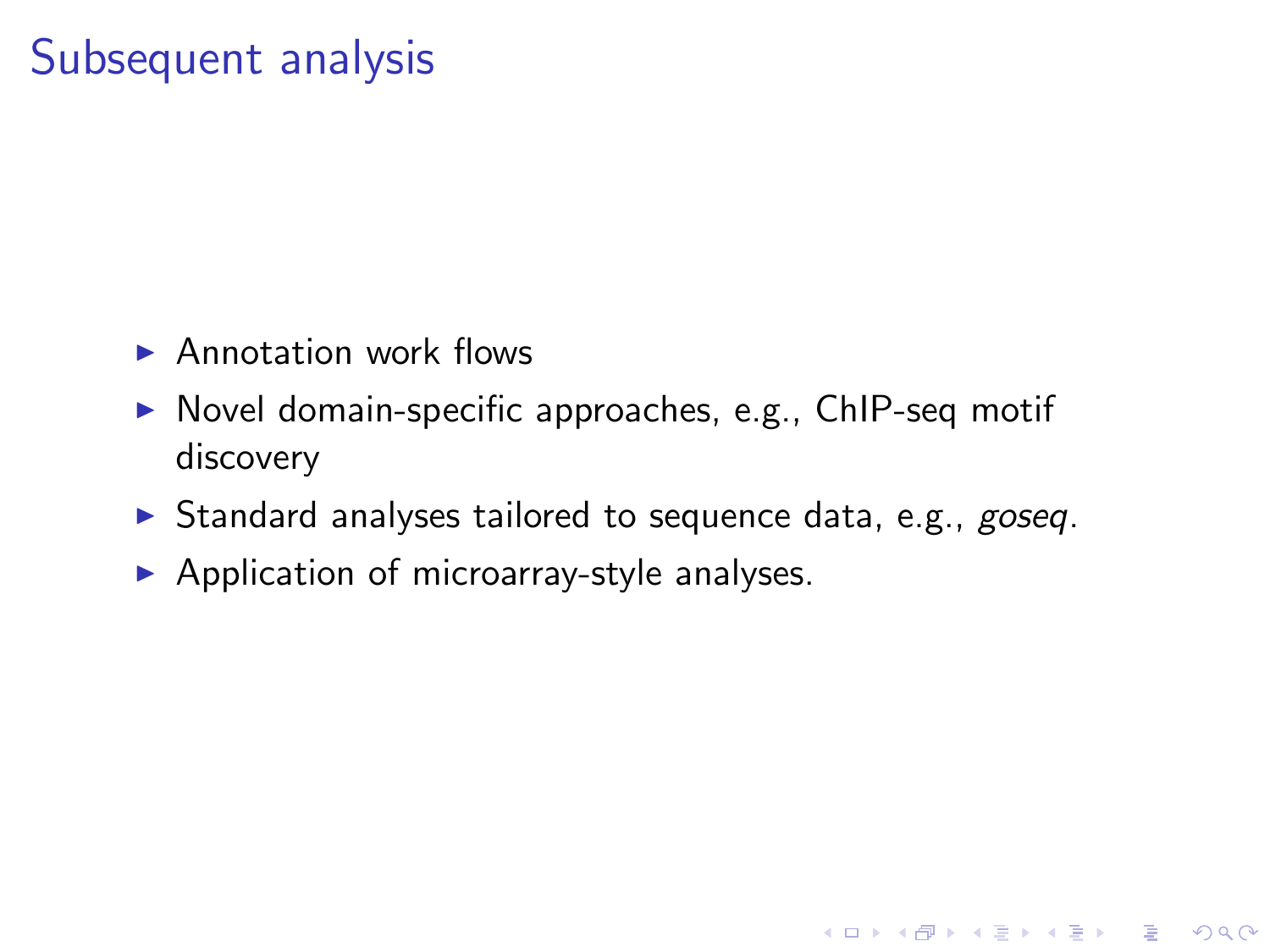## Lab Activity

 $\blacktriangleright$  Exploratory assessment of 'hits per transcript'

K ロ ▶ K 個 ▶ K 할 ▶ K 할 ▶ 이 할 → 9 Q Q →

- $\triangleright$  [DESeq](http://bioconductor.org/packages/release/bioc/html/DESeq.html) work flow
- <span id="page-11-0"></span> $\blacktriangleright$  Evaluation of results